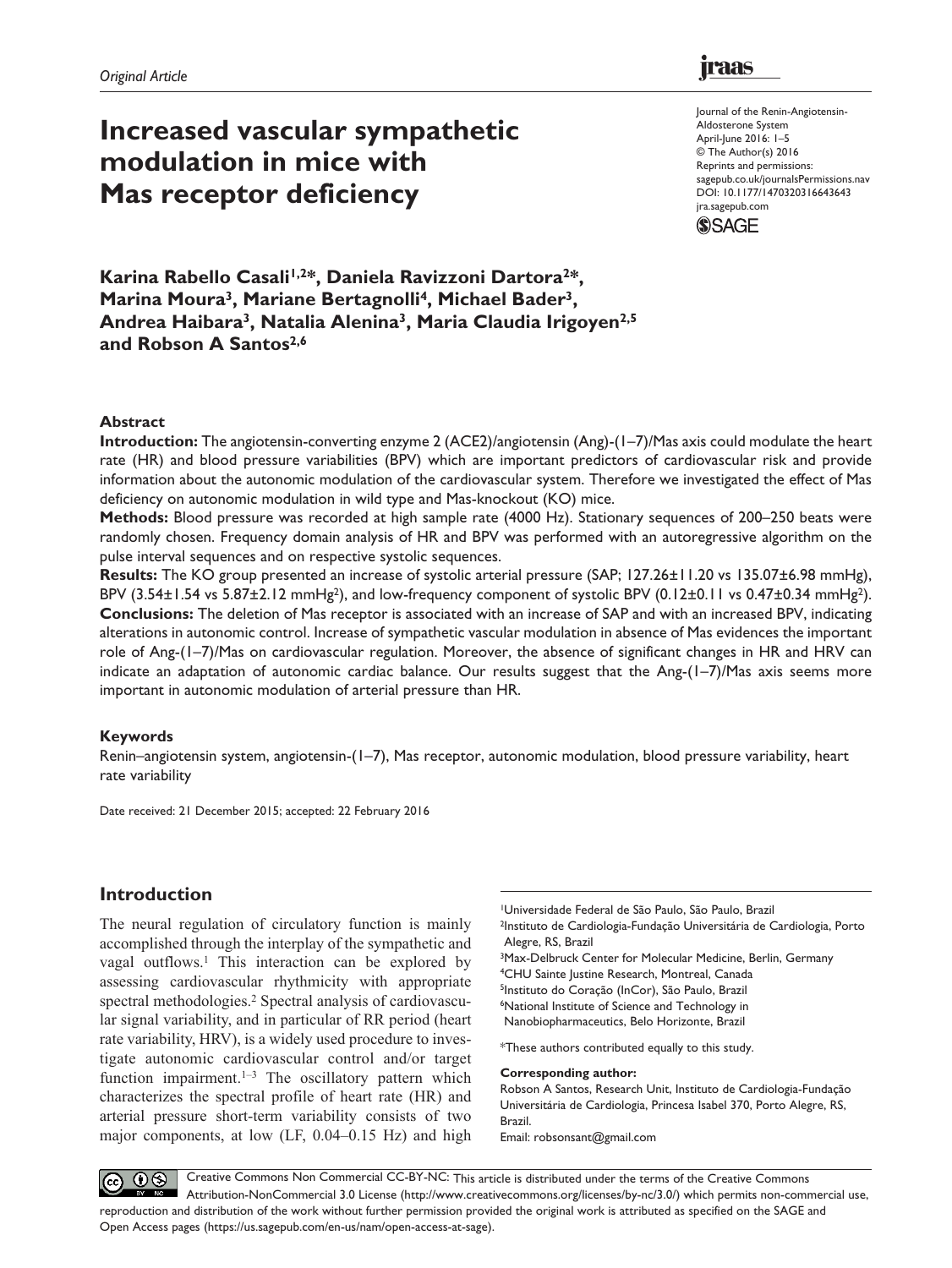(HF, synchronous with respiratory rate) frequency, respectively, related to vasomotor and respiratory activity. With this procedure the state of sympathovagal balance modulating sinus node pacemaker activity can be quantified in a variety of physiological and pathophysiological conditions.4 Changes in sympathovagal balance can be often detected in basal conditions; however, a reduced responsiveness to an excitatory stimulus is the most common feature that characterizes numerous pathophysiological states.

Some cardiovascular control systems affect blood pressure more rapidly and others more slowly. Thus, identifying the frequency components of blood pressure variability (BPV) by power spectral analysis can potentially provide important information on individual blood pressure control mechanisms.<sup>5</sup> In conclusion, power spectral analysis is a powerful diagnostic tool that allows identification of pathophysiological mechanisms contributing to cardiovascular diseases, such as hypertension, heart failure, and stroke, because it can separate slow from fast cardiovascular control mechanisms.

The novel axis of renin–angiotensin system (RAS), angiotensin-converting enzyme 2 (ACE2)/angiotensin (Ang)-(1–7)/Mas appears to play an important role in the cardiovascular system by influencing peripheral and central mechanisms involved in the control of vascular tonus,<sup>6,7</sup> and cardiac function.<sup>8</sup>

The expression of Mas and Ang- $(1-7)$ -forming enzymes in blood vessels and the development of endothelial dysfunction in Mas-KO mice illustrates the importance of the local ACE2/Ang- $(1-7)$ /Mas axis in blood vessels.<sup>9,10</sup> On the other hand, ACE2, Mas, and Ang-(1–7) are present in different cardiovascular-related areas of the brain including rostral ventrolateral medulla (RVLM), caudal ventrolateral medulla (CVLM), nucleus of tractus solitarius (NTS), and hypothalamus.<sup>6,11,12</sup>

In these areas, especially in the brain stem, the ACE2/ Ang-(1–7)/Mas axis could modulate the HR and blood pressure variabilities which are important predictors of cardiovascular risk and provide information about the autonomic modulation of cardiovascular system.2 In this study we investigated the effect of genetic deletion of Mas, a major component of the ACE2/Ang-(1–7)/Mas axis on autonomic modulations parameters.

# **Methods**

## *Animals*

Experiments were performed in male  $Ang-(1-7)$  receptor Mas-knockout (KO,  $n = 8$ ) and wild type (WT,  $n = 6$ ) FVB/N mice (25-30g), obtained from the transgenic animal facilities of the Laboratory of Hypertension, Federal University of Minas Gerais. The absence of expression of the Mas receptor was confirmed in all knockout animals used, based on genotypes analysis, determined from DNA extracted from the animal tail, using a polymerase chain

reaction technique. The animals were housed in controlledtemperature rooms (22°C) with a 12:12-h dark-light cycle and received standard laboratory chow and water ad libitum. All animal protocols were approved by the Instituto de Cardiologia-Fundação Universitária de Cardiologia Ethics Committee under de approval number: UP: 2546/2009.

#### *Hemodynamic measurements*

Mice were anesthetized with intramuscular injection of ketamine  $(4.5 \text{ mg/kg}) + xy$ lazine  $(0.2 \text{ mg/kg})$  24 h before the experimental protocol. Polyethylene catheters (PE-10, 0.28 mm ID, 0.61 mm OD, Biocorp Australia, Huntingdale, Victoria, Australia) filled with heparinized saline solution were inserted into the femoral artery for direct measurements of arterial pressure (AP). The body temperature was maintained at 37°C using a heating pad until the full recovery of animals, which were then placed in individual cages and kept in the experimental room for environmental adaptation. Conscious arterial pressure recording was performed following the protocol described previously.13

One day after the surgical procedure, a catheter was connected to a strain-gauge transducer coupled to a computer-based data acquisition system (model MP100 A-CE, Biopac Systems, CA, USA), and pulsatile arterial pressure (PAP) was continuously recorded. Mean arterial pressure (MAP) and HR were simultaneously calculated from the PAP with the software AcqKnowledge (version 3.5.3 for Windows) and continuously acquired. The files were stored and data was analyzed later.

#### *Spectral analysis*

After detecting the pulse intervals (PIs), the heart period was automatically calculated on a beat-to-beat basis as the time interval between two consecutive systolic peaks or PI. All detections were carefully checked to avoid erroneous detections or missed beats. Tachograms and systograms were created from AP signals through the beat-to-beat PI and SAP, respectively. Sequences of 200– 300 beats were randomly chosen and if the randomly selected sequence included evident non stationarities the sequence was discarded and a new random selection was performed, using the stationary test reported previously.14 Frequency domain analysis of HRV and BPV was performed with an autoregressive algorithm on the PI interval sequences (tachogram) and on respective systolic sequences (systogram).<sup>2,15</sup> The power spectral density was calculated for each time series. In this study, three spectral components were considered: very low frequency (VLF), from 0 to 0.10 Hz; low frequency (LF), from 0.10 to 1.00 Hz; and high frequency (HF), from 1.00 to 5.00 Hz. The spectral components were expressed in absolute (s2 or mmHg2) and normalized units (nu). Normalization was obtained by calculating the power of LF and HF and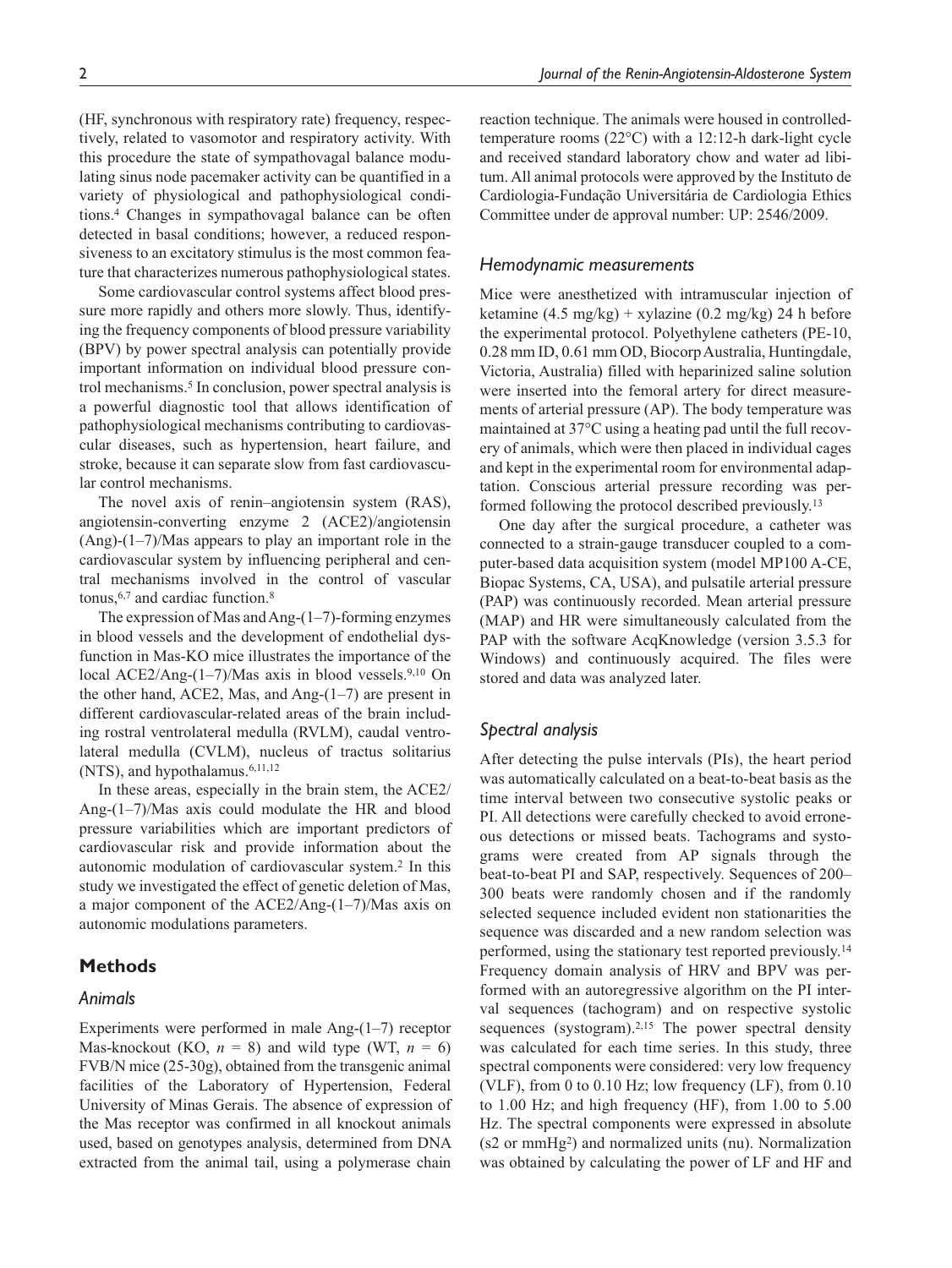|                                   | $WT (n = 6)$       | $KO (n = 8)$        |
|-----------------------------------|--------------------|---------------------|
| SAP (mmHg)                        | $127.26 \pm 11.20$ | $135.07 \pm 6.98^*$ |
| $DAP$ (mm $Hg$ )                  | $100.64 \pm 14.34$ | $106.88 \pm 9.62$   |
| $MAP$ (mm $Hg$ )                  | $111.78 \pm 9.49$  | $118.69 \pm 5.37$   |
| HR (bpm)                          | 642.11 $\pm$ 87.80 | $601.73 \pm 103.91$ |
| $HRV - var$ (ms <sup>2</sup> )    | $2.92 \pm 4.94$    | $2.11 \pm 2.02$     |
| - LF peak (Hz)                    | $0.63 \pm 0.34$    | $0.68 \pm 0.35$     |
| - LF $(ms2)$                      | $0.56 \pm 0.90$    | $0.52 \pm 1.07$     |
| - LF (nu)                         | $31.54 \pm 20.87$  | $22.64 \pm 24.92$   |
| - HF peak (Hz)                    | $3.81 \pm 0.52$    | $4.06 \pm 0.72$     |
| - HF $(ms2)$                      | $1.12 \pm 1.33$    | $1.34 \pm 1.11$     |
| - HF (nu)                         | $68.46 \pm 20.87$  | $77.36 + 24.92$     |
| - LF/HF index                     | $0.64 \pm 0.76$    | $0.54 \pm 0.93$     |
| $SAPV - var$ (mmHg <sup>2</sup> ) | $3.54 \pm 1.54$    | $5.87 \pm 2.12*$    |
| - LF (mm $Hg2$ )                  | $0.12 \pm 0.11$    | $0.47 \pm 0.34*$    |
| - HF (mm $Hg2$ )                  | $0.25 \pm 0.33$    | $0.20 \pm 0.13$     |
| - VLF $(mmHg2)$                   | $0.02 \pm 0.04$    | $0.41 \pm 0.68$     |
| SBS - alpha LF<br>index (ms/mmHg) | $2.25 \pm 2.20$    | $0.93 \pm 1.09$     |
|                                   |                    |                     |

**Table 1.** Hemodynamic parameters and spectral analysis results.

Values reported as mean ± SD. Systolic arterial pressure, SAP; diastolic arterial pressure, DAP; mean arterial pressure, MAP; heart rate, HR; heart rate variability, HRV; very low frequency component, VLF; lowfrequency component, LF; high-frequency component, HF; sympathovagal balance, LF/HF; systolic arterial pressure variability, SAPV; spontaneous baroreflex sensitivity SBS. \**p* < 0.05 compared with control group.

correlating them to the total power without the very low frequency component (frequencies that were  $\leq 0.1$  Hz).<sup>4</sup> Spontaneous baroreflex sensitivity (BRS) was calculated using the alpha-index for the LF band (0.10–1.00 Hz). The coherence between R-R interval and SAP signal variability was assessed by means of a cross-spectral analysis. Alpha index was calculated only when the magnitude of the squared coherence between R-R and SAP signals, in the LF band, exceeded  $0.5$  (range = 0–1). Alpha index was obtained from the square root of the ratio between RR and SAP variability within the LF band.<sup>16</sup>

#### *Statistical analysis*

Data are presented as mean  $\pm$  SD (see Table 1). Results from the protocol were compared using Student t test. The software GraphPad Prism 6.0 for Windows (GraphPad Software, San Diego, CA, United States) was used for the tests. The significance level was established at *p* < 0.05.

# **Results**

Regarding the results of this experimental protocol, the Mas deficiency group was characterized by some significant changes in power spectrum parameters in systolic BPV spectral profiles (Table 1). The Mas-KO group presented higher levels of systolic arterial pressure (SAP) and BPV when compared to control, wild type mice. In addition, the LF component of systolic BPV was higher in the Mas-KO group, indicating an increase of vascular sympathetic drive on this model. Figure 1 shows an example of spectral analysis applied to systolic series of WT group (gray lines) and KO group (black lines).

## **Discussion**

In this study we report for the first time an increase in SAP variability in Mas-KO mice. In addition, in keeping with previous reports,10 we observed an increase in blood pressure in Mas-KO mice. On the other hand, no significant changes in HR, in HRV, or in the sympathovagal balance were observed.

The casual interactions and relations between HRV and BPV, already recognized in the literature, can be described also by statistical characteristics related to the complexities of the time series. Such parameters demonstrate that the HRV and SAP series provide additional information and show variations on coupling information in different physiological and pathological situations.17 In this case, the mismatched variations may be related to physiological variations imposed by the model.

The absence of HR variability changes in our study contrast with previous observations of Walther et al.,<sup>18</sup> who reported an increased sympathetic modulation of the HR in Mas-KO mice. However, in their study a low sample rate (250 Hz) was used which limits the capability to detect real changes in HR or SAP variability. In addition, differences in the genetic background (BL6/N in the Walter study and FVB/N in ours) may explain the differences between studies. For example, Mas-KO in the BL6/N are not hypertensive while blood pressure is increased in FVB/N Mas-KO mice.10 In female Mas-KO a reduction in HR variability was observed; however, again the sample rate (250 Hz) rate limits any conclusion regarding this finding.18

It has been described that  $Ang-(1-7)$  increase parasympathetic activity after intracerebroventricular (ICV) infusion or microinjection in the NTS.19,20 Indeed, genetic ablation of Mas, or ICV and NTS injection of  $A779$ ,<sup>21</sup> reduced the vagal component of baroreflex.<sup>22</sup> These observations are in contrast with our current data showing absence of the sympathovagal balance alterations in Mas-KO mice. These differences suggest that the role of Ang-(1–7)/Mas in the autonomic modulation of HR is more evident upon transient challenge (baroreflex test) than steady-state changes in vagal activity like in the present study. However, this hypothesis awaits confirmation in future studies. Another contributing factor for HR and SAP variability could be derived from the kidney. It is possible that the lack of Ang- $(1-7)$  action in the kidney could unbalance sodium and water excretion and indirectly impact on blood pressure and hence its variability, however changes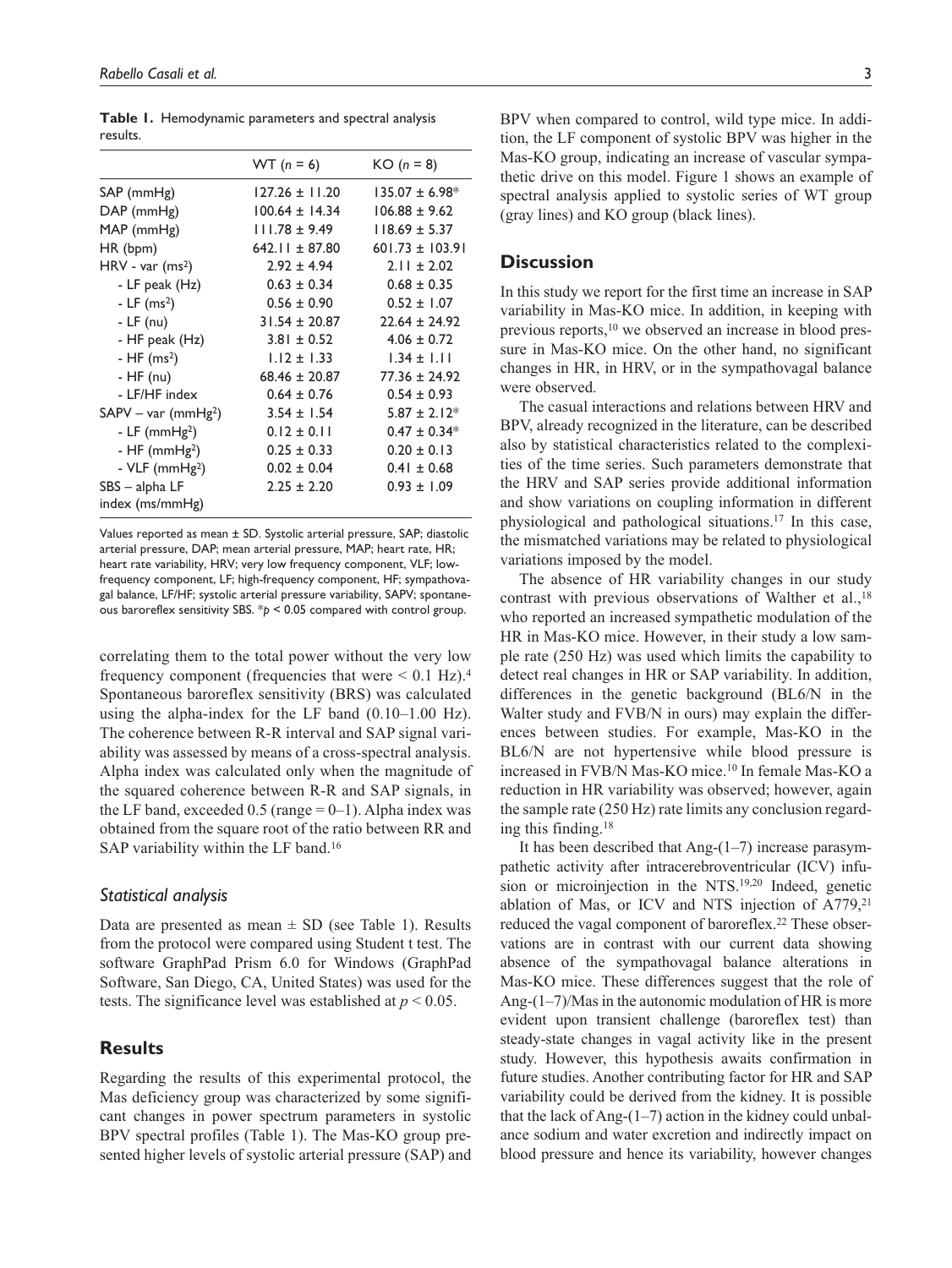

**Figure 1.** The figure exemplifies the spectral analysis applied to systolic series of WT group (gray lines) and KO group (black lines). The figure is illustrative and reports an individual case.

in blood volume would preferentially influence long term blood pressure regulation. An influence in the beat-to-beat variability is unlike. The increased SAP levels and variability suggested an increased sympathetic modulation in blood vessel in Mas-KO mice.23,24 This is in accordance with a recent observation showing a strong effect of Ang-(1–7) on the adrenergic system in stress-induced increase in sympathetic activity,<sup>25</sup> or amygdala stimulation.<sup>26</sup>

Mas-KO in the FVB/N background exhibited higher blood pressures compared to the control with a possible autonomic balance shifted in favor of the sympathetic tone.<sup>27</sup>

Furthermore, the possibility that the endothelial dysfunction present in Mas-deficient mice could contribute to the increased variability and increased sympathetic modulation in SAP should be considered,<sup>10</sup> especially in light of a similar change was absent in HR. In summary, we have presented evidence for an increased sympathetic modulation of SAP in Mas-KO mice illustrating the importance of this GCPR in cardiovascular control. The absence of changes in HR deserves further studies for clarification.

#### **Declaration of conflicting interests**

The author(s) declared no potential conflicts of interest with respect to the research, authorship, and/or publication of this article.

## **Funding**

The author(s) disclosed receipt of the following financial support for the research, authorship, and/or publication of this article: This work was supported by National Institute of Science and Technology in Nanobiopharmaceutics, National Counsel of Technological and Scientific Development (Cnpq), Programa Nacional de Pós Doutorado (PNPD-CAPES), Fundação de Amparo à Pesquisa do Estado de Minas Gerais (FAPEMIG) and by Fundação de Amparo à Pesquisa do Estado do Rio Grande do Sul (FAPERGS).

#### **References**

- 1. Malliani A, Pagani M, Lombardi, et al. Cardiovascular neural regulation explored in the frequency domain. *Circulation* 1991; 84: 482–492.
- 2. Montano N, Porta A, Cogliati C, et al. Heart rate variability explored in the frequency domain: a tool to investigate the